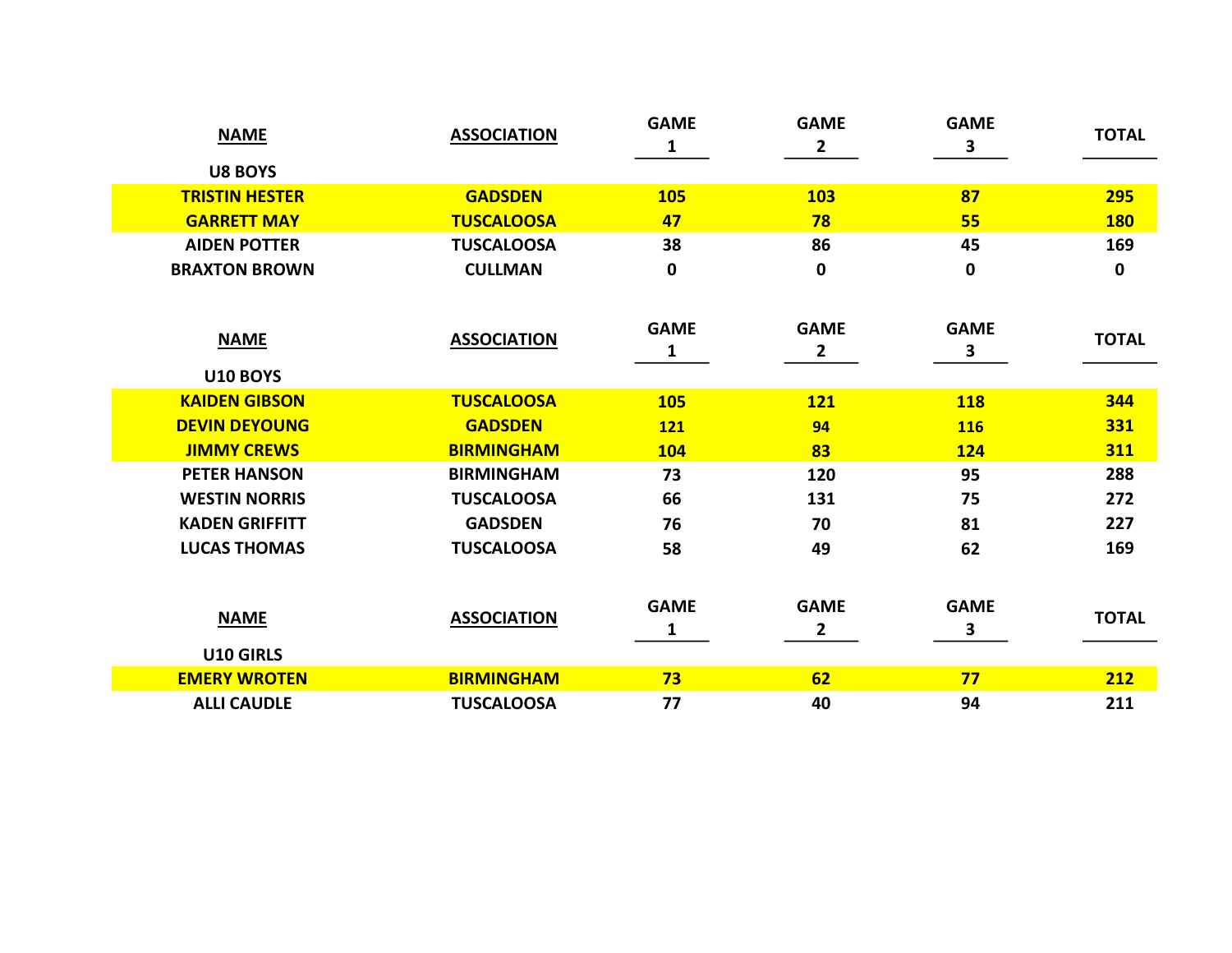| <b>NAME</b>                    | <b>ASSOCIATION</b> | <b>GAME</b><br>1            | <b>GAME</b><br>$\overline{2}$ | <b>GAME</b><br>3 | <b>TOTAL</b> |
|--------------------------------|--------------------|-----------------------------|-------------------------------|------------------|--------------|
| <b>U12 BOYS</b>                |                    |                             |                               |                  |              |
| <b>OWEN HAWKINS</b>            | <b>BIRMINGHAM</b>  | <b>180</b>                  | 96                            | <b>149</b>       | 425          |
| <b>FERDINAND TORRES</b>        | <b>BIRMINGHAM</b>  | <b>119</b>                  | <b>126</b>                    | <b>160</b>       | 405          |
| <b>KELLEN MCNUTT</b>           | <b>BIRMINGHAM</b>  | <b>116</b>                  | <b>128</b>                    | <b>137</b>       | 381          |
| <b>JAKOBE EVANS</b>            | <b>TUSCALOOSA</b>  | <b>151</b>                  | 99                            | <b>101</b>       | 351          |
| <b>LABRIAN SANDERS</b>         | <b>BIRMINGHAM</b>  | 154                         | <b>102</b>                    | 82               | 338          |
| <b>LIAM ANNERS</b>             | <b>BIRMINGHAM</b>  | 96                          | <b>124</b>                    | 96               | 316          |
| <b>JOEL DANIEL</b>             | <b>TUSCALOOSA</b>  | 83                          | 114                           | 112              | 309          |
| <b>JORDAN MINK</b>             | <b>TUSCALOOSA</b>  | 63                          | 106                           | 112              | 281          |
| <b>REMINGTON NORRIS</b>        | <b>TUSCALOOSA</b>  | 66                          | 100                           | 78               | 244          |
| <b>ELI MARTIN</b>              | <b>TUSCALOOSA</b>  | 35                          | 29                            | 53               | 117          |
| <b>TYLER VINCENT</b>           | <b>GADSDEN</b>     | 0                           | 0                             | 0                | 0            |
| <b>COLTON WALLACE</b>          | <b>CULLMAN</b>     | 0                           | $\bf{0}$                      | $\mathbf 0$      | 0            |
| <b>NAME</b>                    | <b>ASSOCIATION</b> | <b>GAME</b><br>1            | <b>GAME</b><br>$\overline{2}$ | <b>GAME</b><br>3 | <b>TOTAL</b> |
| U12 GIRLS                      |                    |                             |                               |                  |              |
| <b>SARAH FREEMAN</b>           | <b>TUSCALOOSA</b>  | <b>116</b>                  | <b>107</b>                    | 97               | <b>320</b>   |
| <b>MADI YORK</b>               | <b>BIRMINGHAM</b>  | 83                          | 123                           | 103              | 309          |
| <b>NAME</b><br><b>U15 BOYS</b> | <b>ASSOCIATION</b> | <b>GAME</b><br>$\mathbf{1}$ | <b>GAME</b><br>$\overline{2}$ | <b>GAME</b><br>3 | <b>TOTAL</b> |
| <b>TRISTAN ATWOOD</b>          | <b>BIRMINGHAM</b>  | <b>189</b>                  | <b>189</b>                    | <b>172</b>       | 550          |
| <b>BENSON COLBURN</b>          | <b>TUSCALOOSA</b>  | <b>180</b>                  | 209                           | <b>158</b>       | 547          |
| <b>MASON BRECKENRIDGE</b>      | <b>BIRMINGHAM</b>  | <b>170</b>                  | <b>172</b>                    | 201              | 543          |
| <b>RYAN LLOYD</b>              | <b>BIRMINGHAM</b>  | 213                         | <b>163</b>                    | <b>162</b>       | 538          |
|                                |                    |                             |                               |                  |              |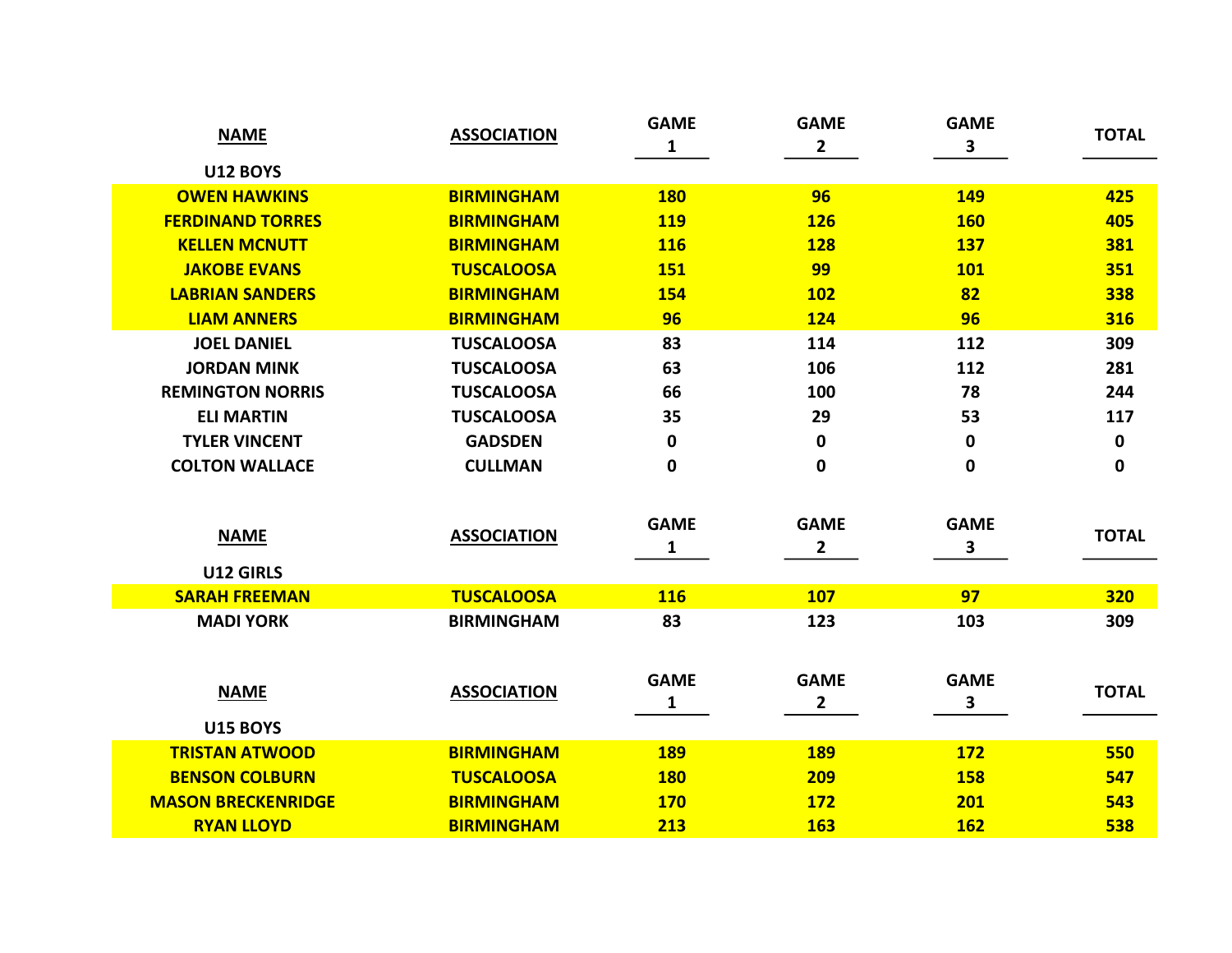| <b>EVAN CLAY</b>         | <b>GADSDEN</b>    | <b>181</b> | <b>113</b> | <b>183</b> | 477        |
|--------------------------|-------------------|------------|------------|------------|------------|
| <b>QUENTIN DUNHAM</b>    | <b>BIRMINGHAM</b> | <b>149</b> | <b>156</b> | <b>162</b> | 467        |
| <b>BRIAN HUYNH</b>       | <b>TUSCALOOSA</b> | <b>158</b> | <b>165</b> | <b>139</b> | 462        |
| <b>RAY OLATUBI</b>       | <b>BIRMINGHAM</b> | <b>148</b> | <b>151</b> | <b>153</b> | 452        |
| <b>BRAXTON NGUYEN</b>    | <b>BIRMINGHAM</b> | <b>145</b> | <b>136</b> | <b>171</b> | 452        |
| <b>TRENT FRITH</b>       | <b>TUSCALOOSA</b> | <b>131</b> | <b>127</b> | <b>187</b> | 445        |
| <b>TREY MORGAN</b>       | <b>GADSDEN</b>    | <b>186</b> | <b>110</b> | <b>147</b> | 443        |
| <b>JACOB CONWAY</b>      | <b>TUSCALOOSA</b> | <b>130</b> | <b>176</b> | <b>128</b> | 434        |
| <b>KELTON YOUNG</b>      | <b>TUSCALOOSA</b> | <b>131</b> | <b>137</b> | <b>160</b> | 428        |
| <b>ALEX NORRIS</b>       | <b>GADSDEN</b>    | <b>125</b> | <b>169</b> | <b>133</b> | 427        |
| <b>CALEB DEYOUNG</b>     | <b>GADSDEN</b>    | <b>143</b> | <b>145</b> | <b>132</b> | 420        |
| <b>ELI CALVERT</b>       | <b>BIRMINGHAM</b> | <b>124</b> | <b>176</b> | <b>119</b> | 419        |
| <b>JACKIE BURNS</b>      | <b>GADSDEN</b>    | <b>105</b> | <b>159</b> | <b>154</b> | 418        |
| <b>CONNOR SHAMBLIN</b>   | <b>BIRMINGHAM</b> | <b>151</b> | <b>113</b> | <b>153</b> | 417        |
| <b>CARSON BARNES</b>     | <b>TUSCALOOSA</b> | <b>147</b> | <b>159</b> | <b>108</b> | 414        |
| <b>LUCAS MITCHELL</b>    | <b>BIRMINGHAM</b> | <b>131</b> | <b>163</b> | <b>120</b> | 414        |
| <b>ETHAN JONES</b>       | <b>TUSCALOOSA</b> | <b>129</b> | <b>131</b> | <b>151</b> | 411        |
| <b>WILL MOONEYHAN</b>    | <b>BIRMINGHAM</b> | <b>133</b> | <b>158</b> | <b>118</b> | 409        |
| <b>FITTS ACHTERHOF</b>   | <b>TUSCALOOSA</b> | <b>150</b> | <b>135</b> | <b>114</b> | <b>399</b> |
| <b>AIDEN DOCKERY</b>     | <b>BIRMINGHAM</b> | 144        | <b>129</b> | <b>126</b> | 399        |
| <b>DALTON SUTHER</b>     | <b>GADSDEN</b>    | 134        | <b>112</b> | <b>151</b> | 397        |
| <b>ROBERT LEHUE</b>      | <b>TUSCALOOSA</b> | <b>120</b> | <b>121</b> | <b>137</b> | 378        |
| <b>AARON BARNARD</b>     | <b>GADSDEN</b>    | 128        | 125        | 124        | 377        |
| <b>DONOVAN DENNIS</b>    | <b>BIRMINGHAM</b> | 134        | 127        | 112        | 373        |
| <b>NATHAN CLAY</b>       | <b>GADSDEN</b>    | 126        | 92         | 150        | 368        |
| <b>XANDER CLARK</b>      | <b>TUSCALOOSA</b> | 122        | 148        | 97         | 367        |
| <b>KYLE KOCKS</b>        | <b>BIRMINGHAM</b> | 144        | 116        | 104        | 364        |
| <b>CHRISTIAN BARNARD</b> | <b>GADSDEN</b>    | 109        | 133        | 121        | 363        |
| <b>BEN BEAUPRE</b>       | <b>BIRMINGHAM</b> | 91         | 158        | 108        | 357        |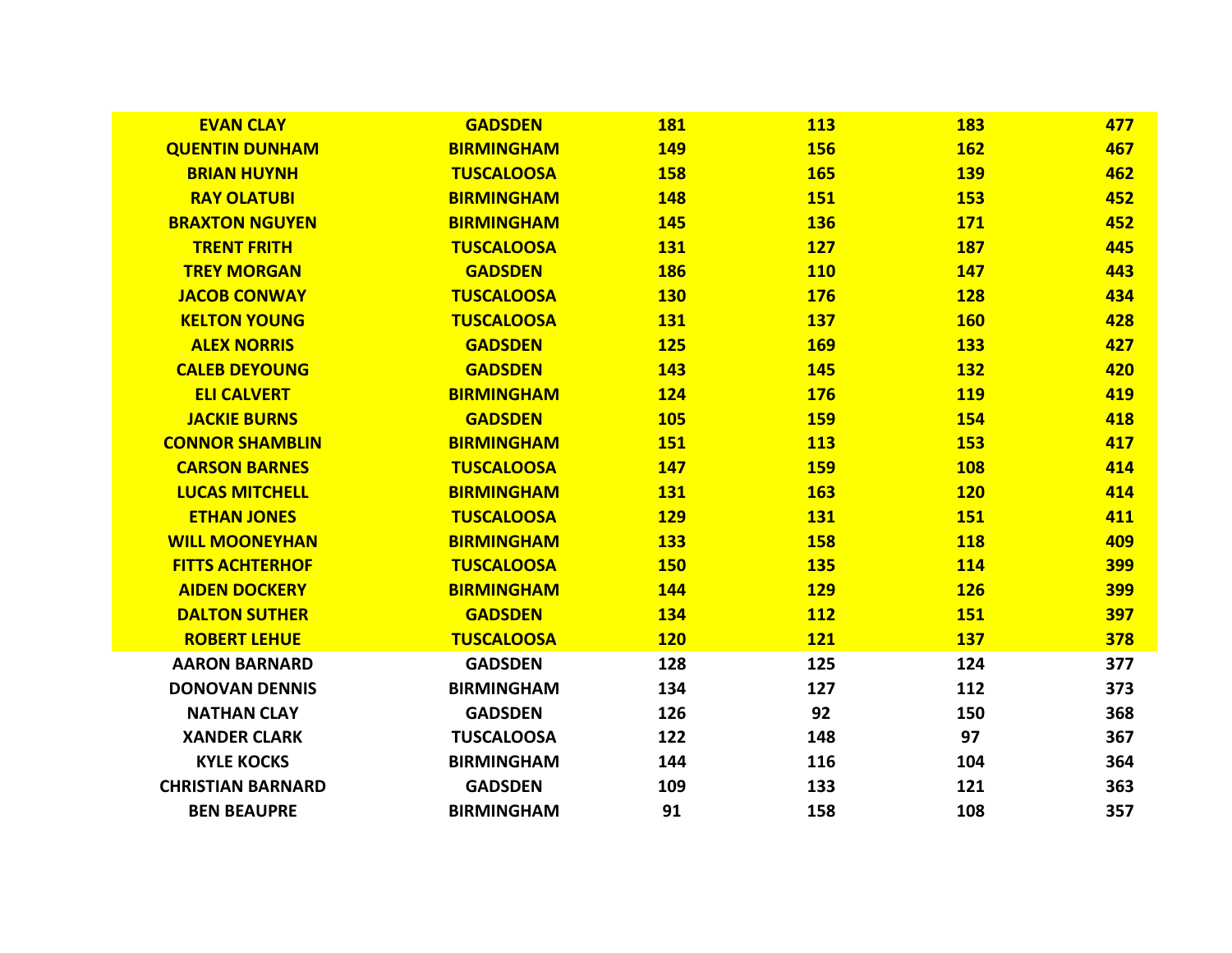| <b>HUDSON WADE</b>        | <b>TUSCALOOSA</b>  | 126                         | 106                         | 123                         | 355          |
|---------------------------|--------------------|-----------------------------|-----------------------------|-----------------------------|--------------|
| <b>GRIFFIN MIKOS</b>      | <b>BIRMINGHAM</b>  | 120                         | 111                         | 124                         | 355          |
| <b>ELI SUTHER</b>         | <b>GADSDEN</b>     | 125                         | 105                         | 124                         | 354          |
| <b>NOAH LONEY</b>         | <b>CULLMAN</b>     | 107                         | 135                         | 111                         | 353          |
| <b>KASEY NOLAND</b>       | <b>TUSCALOOSA</b>  | 124                         | 114                         | 103                         | 341          |
| <b>ROB ADCOCK</b>         | <b>GADSDEN</b>     | 116                         | 104                         | 114                         | 334          |
| <b>CHARLIE MARCHINO</b>   | <b>BIRMINGHAM</b>  | 103                         | 122                         | 108                         | 333          |
| <b>TAVIS CRUMMIE</b>      | <b>TUSCALOOSA</b>  | 102                         | 122                         | 101                         | 325          |
| <b>AEDEN KRAMER</b>       | <b>BIRMINGHAM</b>  | 114                         | 116                         | 92                          | 322          |
| <b>GRAYSON HUNT</b>       | <b>GADSDEN</b>     | 101                         | 100                         | 119                         | 320          |
| <b>CHARLIE WROTEN</b>     | <b>BIRMINGHAM</b>  | 72                          | 116                         | 124                         | 312          |
| <b>KEYON NOLAND</b>       | <b>TUSCALOOSA</b>  | 83                          | 115                         | 113                         | 311          |
| <b>KALEB CROWE</b>        | <b>CULLMAN</b>     | 90                          | 111                         | 104                         | 305          |
| <b>EDISON GANNON</b>      | <b>TUSCALOOSA</b>  | 95                          | 119                         | 76                          | 290          |
| <b>GAVIN MAY</b>          | <b>TUSCALOOSA</b>  | 101                         | 98                          | 67                          | 266          |
| <b>JACKSON PERRENOUD</b>  | <b>TUSCALOOSA</b>  | 66                          | 87                          | 96                          | 249          |
| <b>JACOB KNOWLES</b>      | <b>CULLMAN</b>     | 69                          | 70                          | 76                          | 215          |
| <b>JACK HAWKINS</b>       | <b>BIRMINGHAM</b>  | 0                           | $\mathbf 0$                 | 0                           | $\mathbf 0$  |
| <b>BRANDON BROWN</b>      | <b>CULLMAN</b>     | 0                           | 0                           | 0                           | 0            |
| <b>NAME</b>               | <b>ASSOCIATION</b> | <b>GAME</b><br>$\mathbf{1}$ | <b>GAME</b><br>$\mathbf{2}$ | <b>GAME</b><br>$\mathbf{3}$ | <b>TOTAL</b> |
| U15 GIRLS                 |                    |                             |                             |                             |              |
| <b>CORA LEE CLONTZ</b>    | <b>GADSDEN</b>     | 205                         | 200                         | <b>168</b>                  | 573          |
| <b>LEAH SIMPSON</b>       | <b>TUSCALOOSA</b>  | <b>170</b>                  | <b>160</b>                  | <b>129</b>                  | 459          |
| <b>CATE OLSON</b>         | <b>TUSCALOOSA</b>  | <b>146</b>                  | <b>166</b>                  | <b>143</b>                  | 455          |
| <b>BLAKENEY RICE</b>      | <b>TUSCALOOSA</b>  | <b>147</b>                  | 147                         | <b>124</b>                  | 418          |
| <b>KAITLYN REECE</b>      | <b>TUSCALOOSA</b>  | 144                         | 144                         | <b>123</b>                  | 411          |
| <b>MADISON MAHER-KEMP</b> | <b>BIRMINGHAM</b>  | <b>129</b>                  | <b>120</b>                  | 148                         | 397          |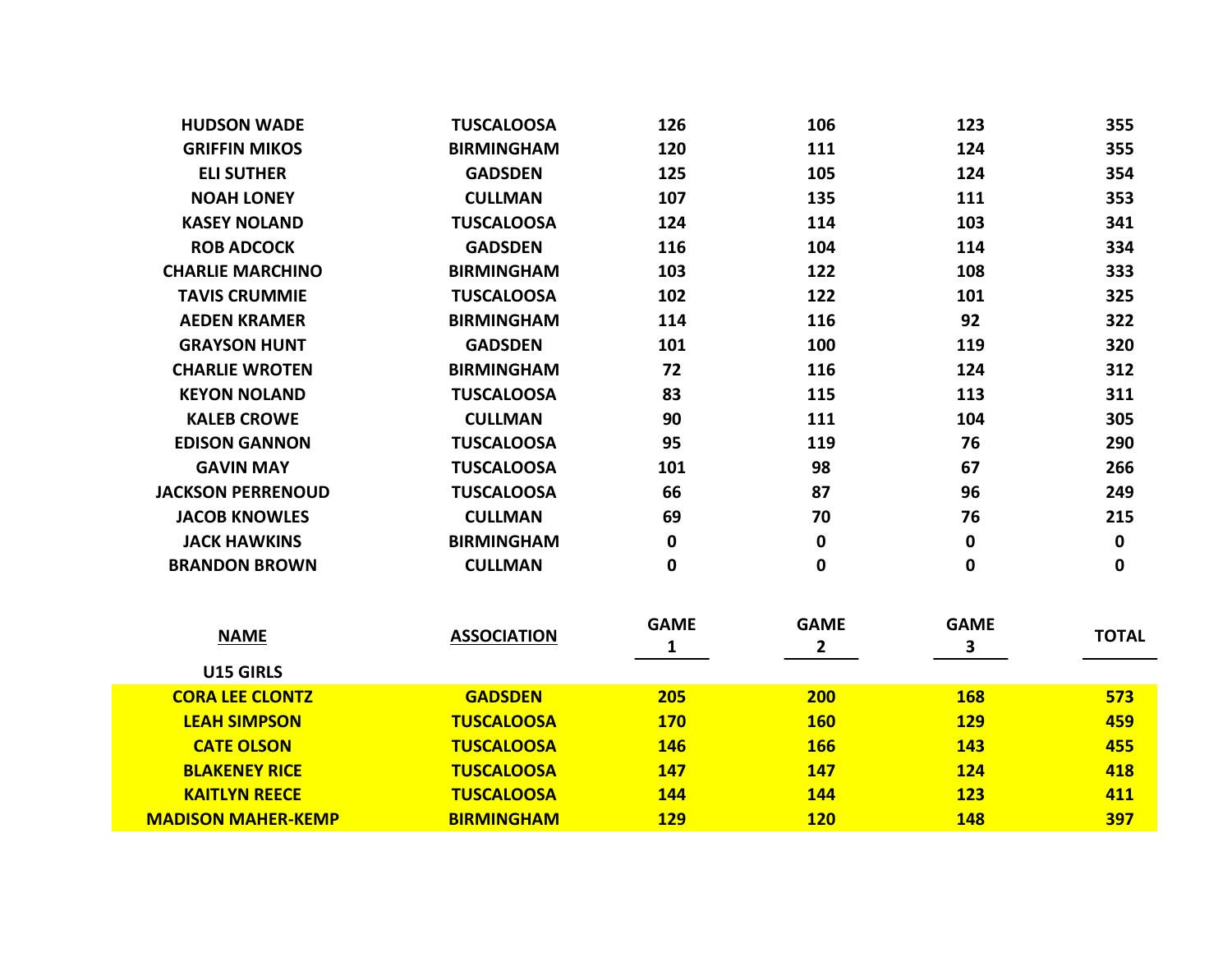| <b>KEIRA PHILLIPS</b>   | <b>GADSDEN</b>     | 95               | <b>121</b>                    | <b>163</b>                  | 379          |
|-------------------------|--------------------|------------------|-------------------------------|-----------------------------|--------------|
| <b>BELLA PERKINS</b>    | <b>GADSDEN</b>     | <b>131</b>       | <b>111</b>                    | <b>129</b>                  | 371          |
| <b>MADDIE POLZIN</b>    | <b>BIRMINGHAM</b>  | 151              | 98                            | 117                         | 366          |
| <b>MADISON DEAREN</b>   | <b>TUSCALOOSA</b>  | 130              | 118                           | 112                         | 360          |
| <b>STORMY BENDER</b>    | <b>TUSCALOOSA</b>  | 138              | 125                           | 84                          | 347          |
| <b>GRACE SMITH</b>      | <b>BIRMINGHAM</b>  | 119              | 130                           | 88                          | 337          |
| <b>LINDSAY POTTER</b>   | <b>TUSCALOOSA</b>  | 110              | 100                           | 118                         | 328          |
| <b>KATHRYN BARCHARD</b> | <b>BIRMINGHAM</b>  | 104              | 89                            | 74                          | 267          |
| <b>AMBER CONLEY</b>     | <b>CULLMAN</b>     | 57               | 106                           | 68                          | 231          |
| <b>AMIL SMITH</b>       | <b>BIRMINGHAM</b>  | 0                | $\mathbf 0$                   | $\mathbf 0$                 | $\mathbf 0$  |
| <b>NAME</b>             | <b>ASSOCIATION</b> | <b>GAME</b><br>1 | <b>GAME</b><br>$\overline{2}$ | <b>GAME</b><br>$\mathbf{3}$ | <b>TOTAL</b> |
| <b>U18 BOYS</b>         |                    |                  |                               |                             |              |
|                         |                    |                  |                               |                             |              |
| <b>LUKE EATON</b>       | <b>BIRMINGHAM</b>  | 240              | 214                           | <b>167</b>                  | 621          |
| <b>BODIE BUBEL</b>      | <b>BIRMINGHAM</b>  | <b>181</b>       | <b>173</b>                    | 225                         | 579          |
| <b>DERIK HENSON</b>     | <b>GADSDEN</b>     | 200              | <b>168</b>                    | <b>187</b>                  | 555          |
| <b>ETHAN LEE</b>        | <b>BIRMINGHAM</b>  | <b>173</b>       | <b>198</b>                    | <b>169</b>                  | 540          |
| <b>MICHAEL KIMBLE</b>   | <b>BIRMINGHAM</b>  | <b>169</b>       | 202                           | <b>160</b>                  | 531          |
| <b>LUKE OWERS</b>       | <b>TUSCALOOSA</b>  | <b>149</b>       | <b>154</b>                    | 202                         | 505          |
| <b>ALEX LEE</b>         | <b>BIRMINGHAM</b>  | <b>154</b>       | <b>165</b>                    | <b>182</b>                  | 501          |
| <b>ANDREW NORRIS</b>    | <b>GADSDEN</b>     | <b>156</b>       | <b>143</b>                    | <b>180</b>                  | 479          |
| <b>MAX WOODALL</b>      | <b>BIRMINGHAM</b>  | <b>178</b>       | <b>152</b>                    | <b>148</b>                  | 478          |
| <b>JACOB HENSON</b>     | <b>GADSDEN</b>     | <b>181</b>       | <b>147</b>                    | <b>148</b>                  | 476          |
| <b>SAM OLSON</b>        | <b>TUSCALOOSA</b>  | <b>192</b>       | <b>139</b>                    | <b>142</b>                  | 473          |
| <b>NOAH PRIOLEAU</b>    | <b>BIRMINGHAM</b>  | <b>167</b>       | <b>168</b>                    | <b>137</b>                  | 472          |
| <b>JAMESON LITTLE</b>   | <b>BIRMINGHAM</b>  | <b>156</b>       | <b>145</b>                    | <b>169</b>                  | 470          |
| <b>JAKE WRAY</b>        | <b>CULLMAN</b>     | <b>166</b>       | <b>146</b>                    | <b>158</b>                  | 470          |